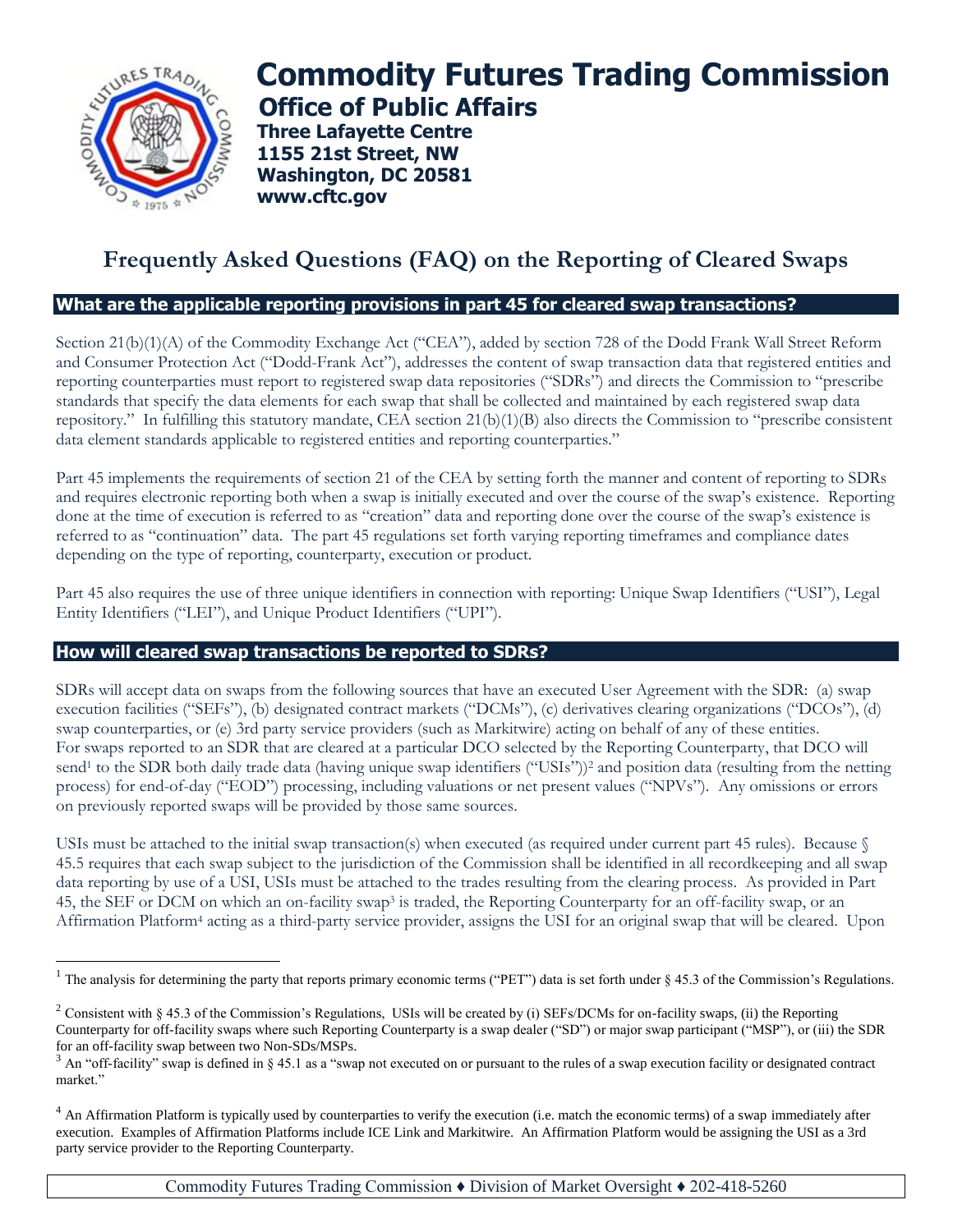novation and clearing, the DCO should assign new USIs to the new swaps resulting from novation of the original swap to the clearing house. USIs should not be required for the aggregate net "positions" guaranteed by the DCO as these positions are subject to multi-lateral netting and will continuously change from day to day. Staff can track these USIs through data found on daily trade registers produced by the DCO, provided however, that detailed information regarding all activity taking place within the clearing house, for example, netting or compression events that took place, be contained within the trade register data.

By receiving data that is typically reported on a daily trade register, the Commission and Staff can: (i) trace USIs from day to day, (ii) see what trades make up a specific transaction (i.e. 4 trades make up 1 new trade), and (iii) see what trades make up a position (net notional) for that day only. It would be possible for the Commission and Staff in the future through computerized algorithms to trace back a USI and see when it was originally cleared, novated and/or changed into a new USI due to a partial termination or subsequent novation event.

Daily and Final settlement prices from a DCO are provided to the appropriate SDR at the instrument level (similar to futures). Non-US dollar swaps data should additionally provide a USD equivalent. All counterparties that face the DCO before and after the original swap is novated must be identified<sup>5</sup> using a CFTC Interim Compliant Identifier ("CICI")/LEI.<sup>6</sup>

#### **How would the reporting obligations of part 45 of the Commission's Regulations apply to the reporting of a cleared swap?**

The clearing of swaps requires that the original swap between counterparties ("original swap") be novated and extinguished, and thereby, replaced by different swaps (the "resulting swaps") between each counterparty and the DCO.<sup>7</sup> Once novated, the original swap is accordingly terminated so that there are no additional reporting obligations with respect to the original swap beyond the date of execution and/or termination, whichever is later.

For purposes of reporting, part 45 provides, with respect to the original swap, the following reporting obligations.

- (1) If the original swap is executed on a SEF or DCM, the SEF/DCM is required to report PET data and confirmation data in a single report to a SDR.
- (2) If the original swap is executed off-facility with the Reporting Counterparty being a SD/MSP, and the swap is accepted for clearing prior to the PET data deadline<sup>8</sup>, then the DCO must report PET data and confirmation data in a single report as soon as technologically practical after clearing.<sup>9</sup>
- (3) If the original swap is an off-facility swap with the Reporting Counterparty being a non-SD/MSP, and the swap is accepted for clearing before the PET data deadline<sup>10</sup>, then the DCO must report PET data and confirmation data in a

 $9$  The Staff also notes that part 45 permits a Reporting Counterparty to report PET data to an SDR whereby the DCO would then only report confirmation data.

<sup>10</sup> The PET data deadlines in connection with Reporting Counterparties that are non-SDs/MSPs for those swaps subject to mandatory clearing are: (i) 4 hours after execution during year one; (ii) 2 hours after execution during year two; and (iii) 1 hour after execution after year two. For swaps not

Commodity Futures Trading Commission ♦ Division of Market Oversight ♦ 202-418-5260

 $\overline{a}$ <sup>5</sup> See § 45.5(d)(1) and (2) of the Commission's Regulations.

<sup>6</sup> See Commission CICI order available a[t http://www.cftc.gov/ucm/groups/public/@newsroom/documents/file/federalregister072412c.pdf.](http://www.cftc.gov/ucm/groups/public/@newsroom/documents/file/federalregister072412c.pdf)

<sup>&</sup>lt;sup>7</sup> See § 39.12(b)(6) of the Commission's Regulations.

<sup>&</sup>lt;sup>8</sup> The PET data deadlines in connection with Reporting Counterparties that are either SDs or MSPs for those swaps subject to mandatory clearing is 30 minutes after execution during year one and 15 minutes after execution after year one. For credit, equity, FX and rate swaps not subject to mandatory clearing, the PET data deadlines are 1 hour after execution in year one and 30 minutes after year one. However, if the non-Reporting Counterparty is not a financial entity and verification is not electronic, the PET data deadlines are 24 business hours after execution during year one; 12 business hours after execution during year two and 30 minutes after execution after year two. For other commodity swaps not subject to mandatory clearing, the PET data deadlines are 4 hours after execution in year one and 2 hours after execution after year one. However, if a non-Reporting Counterparty is not a financial entity and verification is not electronic, the PET data deadlines are 24 business hours after execution in year one; 12 business hours after execution in year two and 30 minutes after execution after year two.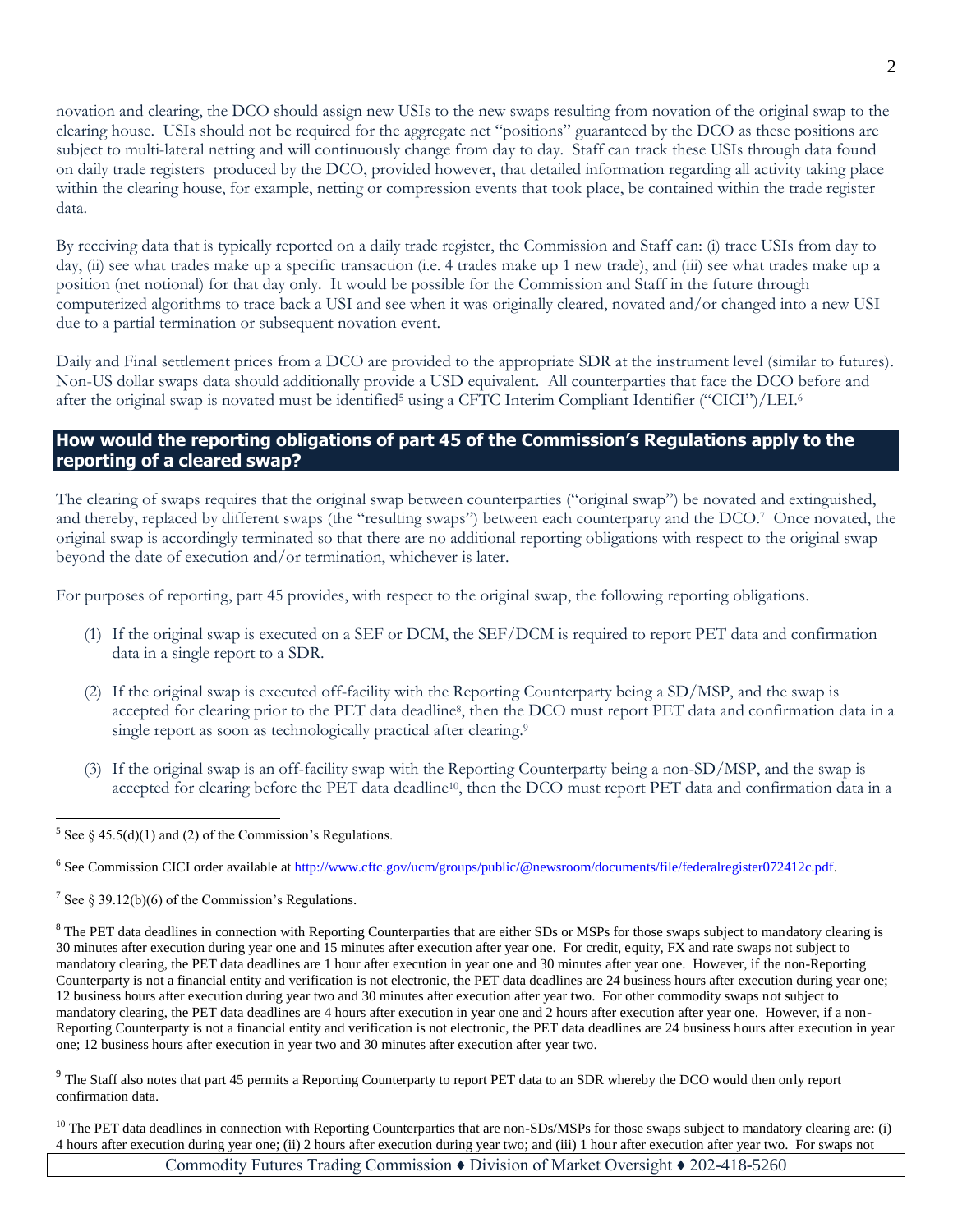single report as soon as technologically practical after clearing.<sup>11</sup> In this case, the non-SD/MSP will have no further part 45 reporting obligations.

- (4) If the original swap is an off-facility swap with the Reporting Counterparty being a SD/MSP and if the swap is not accepted for clearing prior to the PET data deadline, the SD/MSP is required to report PET data as soon as technologically practical after execution but no later than the applicable PET data deadline.
- (5) If the original swap is an off-facility swap with the Reporting Counterparty being a non-SD/MSP and if the swap is not accepted for clearing before, or the Reporting Counterparty has not yet reported PET data prior to, the PET data deadline, the non-SD/MSP is required to report PET and confirmation data as soon as technologically practical after execution but no later than the applicable PET data and confirmation reporting deadlines. Continuation data for these swaps must be reported no later than the applicable  $\S$  45.4(c) reporting deadlines.

As indicated above, once the original swap is accepted for clearing, and thereby extinguished, and replaced by the resulting swaps between each counterparty and the DCO, the part 45 reporting obligations for the original swap are terminated.

For purposes of reporting the "resulting swaps," part 45 provides the following reporting obligations.

- (1) DCOs must report PET data and confirmation data in a single report as soon as technologically practical after execution.
- (2) DCOs are also required to report valuation data daily. If the opposing counterparty to the resulting swap is a SD/MSP, the SD/MSP will also report valuation data daily and depending on whether continuation data is reported using the "state data" or "life cycle event data" approach, all other continuation data must be reported daily, on the day a life cycle event occurs, or on the second business day following a life cycle event. However, if the opposing counterparty to the resulting swap is a non-SD/MSP, there are no continuing part 45 reporting obligations after acceptance for clearing.

#### **How does the Reporting Counterparty hierarchy set forth in § 45.8 of the Commission's Regulations apply to cleared swaps and DCOs?**

The determination of the Reporting Counterparty under § 45.8 of the Commission's Regulations applies to all swaps, both cleared and non-cleared. However, Staff believes that for cleared swaps, DCOs would report creation data (including PET data) and continuation data on the resulting swaps to the SDR. With respect to the definition of non-SD/MSP set forth in § 45.1 of the Commission's Regulations, the Staff believes that DCOs have reporting obligations irrespective of their characterization as a Reporting Counterparty.

The general hierarchy for determining the Reporting Counterparty is set forth in  $\S$  45.8 as follows:

- If only one counterparty is a SD, then the SD is the Reporting Counterparty;
- If neither counterparty is a SD, and only one counterparty is a MSP, the MSP is the Reporting Counterparty;
- If both counterparties are non-SDs/MSPs, and only one counterparty is a financial entity (as defined in CEA section  $2(h)(7)(C)$ , the counterparty that is a financial entity is the Reporting Counterparty;
- If both counterparties are SDs or MSPs or non-SDs/MSPs that are financial entities or non-SDs/MSPs that are not financial entities, then the counterparties are required to agree which counterparty will be the Reporting Counterparty;

subject to mandatory clearing, the PET data deadlines are (i) 48 business hours after execution in year one; (ii) 36 business hours after execution during year two; and (iii) 24 business hours after execution after year two.

<sup>11</sup> See note 9 supra.

 $\overline{a}$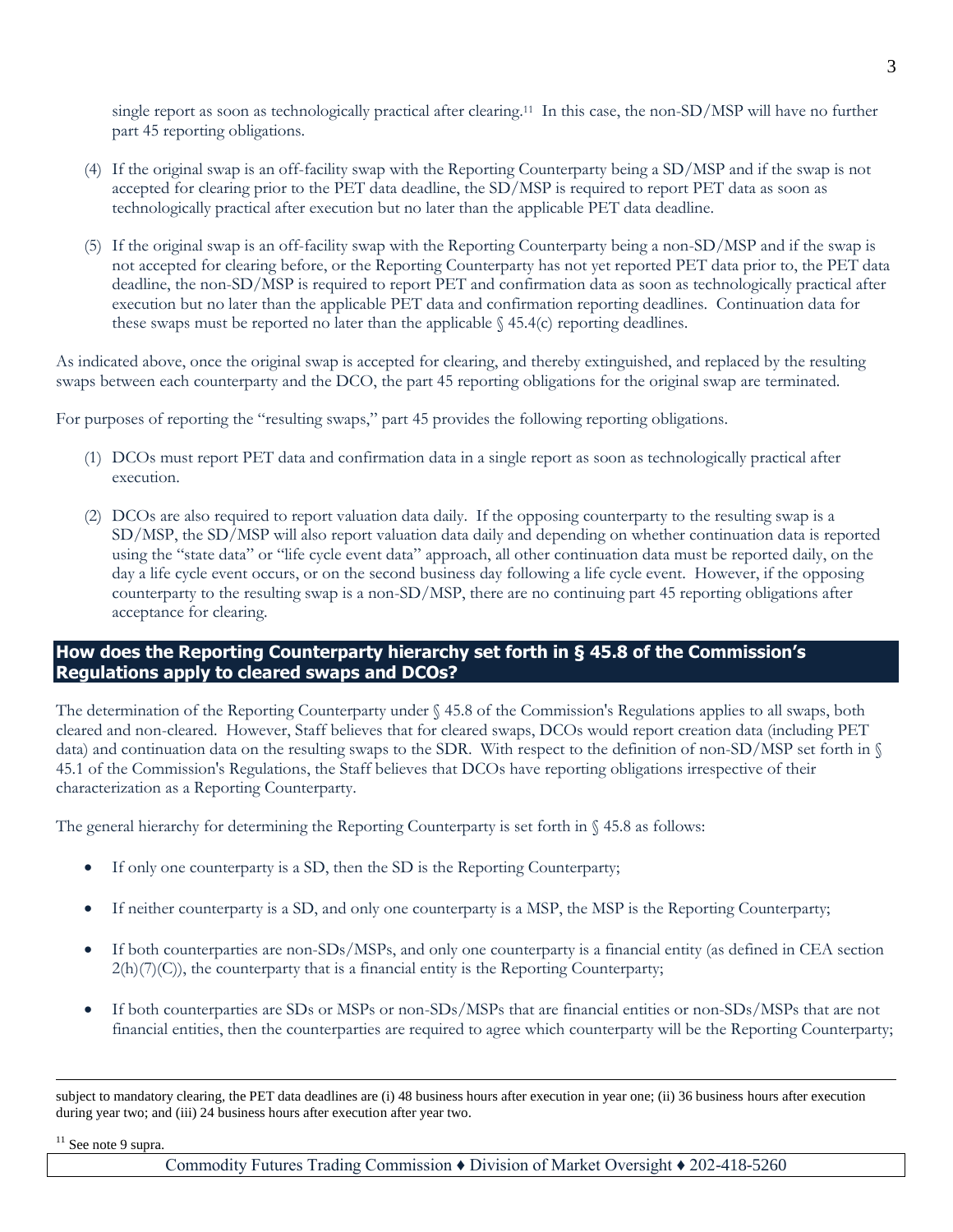- If both counterparties are non-SDs/MSPs and only one counterparty is a U.S. person, that U.S. person counterparty is the Reporting Counterparty; and
- If neither counterparty is a U.S. person but the swap is executed on a SEF or DCM or otherwise executed in the U.S. or cleared by a DCO, then the counterparties are required to agree which counterparty will be the Reporting Counterparty.

As detailed above, DCOs will have reporting obligations for cleared swaps that are not dependent on whether the DCO is deemed to be a Reporting Counterparty.

#### **What are the reporting obligations of a DCO for off-facility cleared swaps on October 12, 2012?**

As of Compliance Date 1 on October 12, 2012, DCOs are required to comply with the reporting provisions set forth in part 45 for credit swaps and interest rate swaps. Accordingly, in connection with a cleared credit swap or interest rate swap transaction that is executed off-facility, the creation data (including PET data) for resulting swaps accepted for clearing must be reported by the DCO to an SDR. In addition, the DCO will be required to report all continuation data for the resulting swaps. Once the Reporting Counterparty is required to report pursuant to the compliance dates set forth in part 45, the original swap would then be reported as a historical swap with the resulting swaps "linked" back to the historical reported swap. Swaps executed on a DCM on October 12, 2012 would not have similar reporting ambiguities since part 45 requires DCMs to report creation data for the original swap transaction to an SDR on October 12, 2012.

Staff believes that this reporting anomaly could occur in the case of a swap that is subject to clearing (or voluntarily cleared) where either of the original counterparties is not yet registered as  $SDs/MSPs$  or both counterparties are non-SDs/MSPs that will not be subject to reporting until April 10, 2013. Once accepted for clearing by the DCO, the resulting swaps will be created by the DCO with each counterparty and will be subject to creation data and continuation data reporting by the DCO.

#### **Which party has the authority to select the particular SDR for purposes of cleared swap reporting?**

Part 45 of the Commission's Regulations is silent regarding which party to a swap transaction has the authority to select the SDR. However, § 45.8 of the Commission's Regulations provides a selection hierarchy for determining the Reporting Counterparty for reporting swaps to an SDR. Accordingly, Staff believes that (unless otherwise agreed to by the counterparties and the DCO) the selection of the particular SDR to which the swap data is reported for the resulting swaps due to clearing is to be determined by the counterparties to the original swap.

### **May counterparties to a swap transaction (including a cleared swap) as part of the terms of such swap designate which counterparty will report the creation and continuation data (except for valuation data) to the SDR?**

Yes. As set forth in § 45.9 of the Commission's Regulations, registered entities and counterparties required to report pursuant to part 45 may contract with 3rd parties to facilitate reporting. In this context, 3rd parties may include, but are not limited to, the other counterparty to the swap, a 3rd party service provider (such as Markitwire) as well as the DCO in the case of a cleared swap. As a result, the Reporting Counterparty may delegate the actual process of reporting data to the SDR to the other counterparty as well as to a 3rd party.

### **May a DCM, SEF or DCO that is also registered as an SDR or legally affiliated with an SDR require counterparties to use their "captive" SDR for reporting swap transactions?**

No. As set forth in § 49.27(a) of the Commission's Regulations, SDRs are prohibited from tying or bundling the offering of mandated SDR services with other "ancillary" services. In this situation, the DCM, SEF or DCO, as a registered SDR, would be tying/bundling its SDR services with its offering of trading or clearing services. Market participants may choose to use a DCM's, SEF's or DCO's SDR for reporting swap transactions, but a DCM, SEF or DCO as part of its offering of trading or clearing services cannot require that market participants use its affiliated or "captive" SDR for reporting. Such a result would

Commodity Futures Trading Commission ♦ Division of Market Oversight ♦ 202-418-5260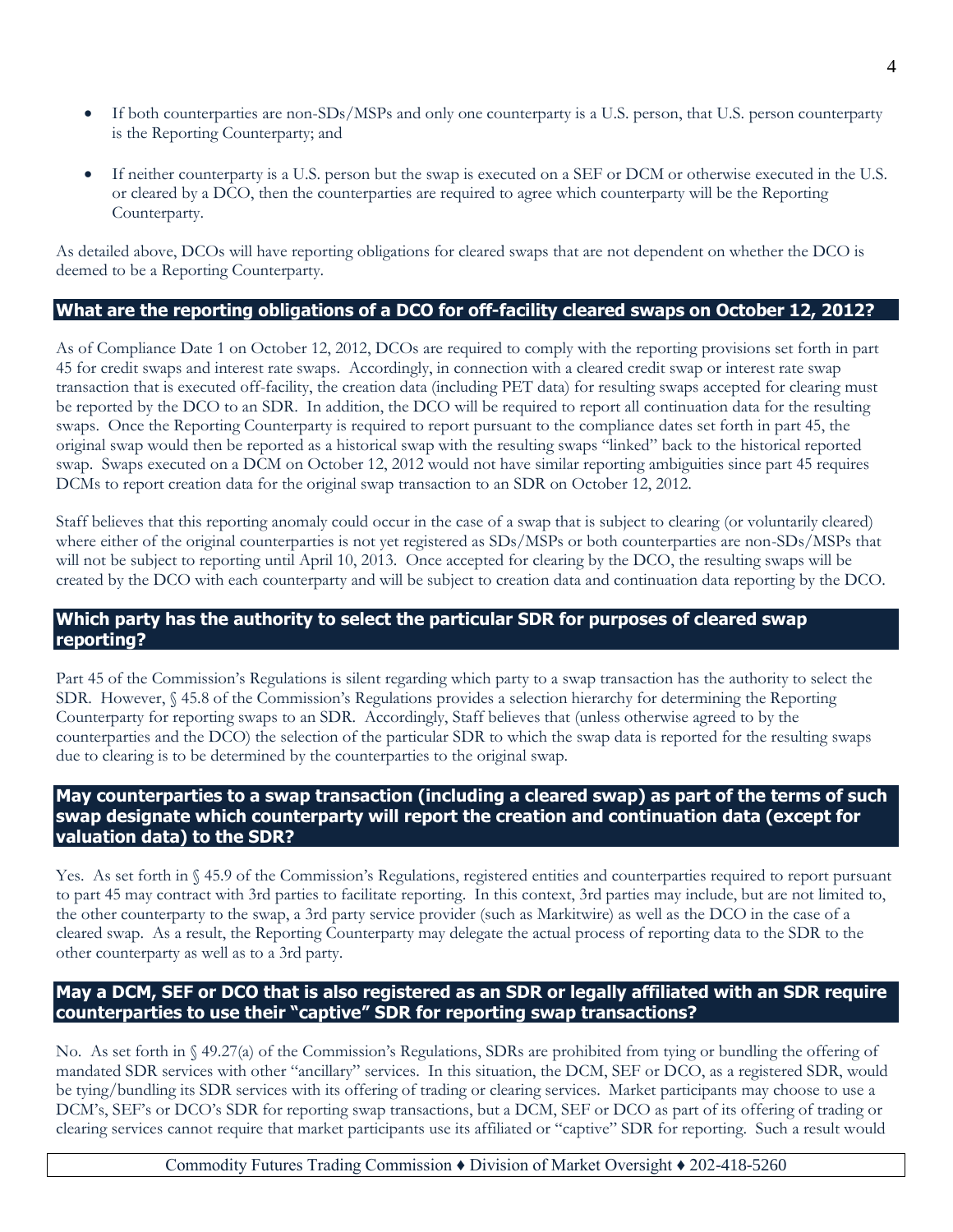be inconsistent with the intent of Section 21 and § 49.27(a) of the Commission's Regulations relating to the reporting of transactions. Consistent with Section 21 of the CEA and § 49.27(a) of the Commission's Regulations, Staff believes that access to SDR services must be fair, open and equal. Section 49.27 was adopted to ensure, to the greatest extent possible, that SDRs' fee, pricing and other access policies are not used as a means to deny or limit access to certain market participants.

#### **In connection with cleared swaps, may DCOs in meeting their obligation to report "continuation data" under part 45 of the Commission's Regulations, report swap position data to SDRs rather than transactional data?**

Section 45.5(e) of the Commission's Regulations requires each registered entity or swap counterparty subject to the jurisdiction of the Commission to include a unique swap identifier (USI) "for a swap in all of its records and all of its swap data reporting concerning that swap, from the time it creates or receives the unique swap identifier as provided in this section, throughout the existence of the swap and for as long as any records are required by the CEA or Commission regulations to be kept by that registered entity or counterparty concerning the swap." With respect to cleared swaps, DCOs have raised concerns about their ability to comply with  $\S$  45.5(e).

Staff understands that DCOs have the ability to accept a trade for clearing with a USI assigned by the Reporting Counterparty, extinguish that trade through novation to the clearing house upon acceptance for clearing, and then assign new USIs to each side of the original trade upon novation. In addition, DCOs can also link the original USI to the new USI(s) on that trade date, and then report that data to SDRs. This transaction data, with all the relevant economic, counterparty and, if provided, customer detail, is recorded and archived.

Staff believes that § 45.5(e) permits DCOs to report swap position data to SDRs in the same manner that is currently required for futures and options reporting to the Commission. As a result, USIs will be required for transactional data on the trade date; however, a separate USI would not be required for position data. DCOs, however, are required to provide and maintain daily trade registers of detailed information, including but not limited to, any netting or compression events that took place on trade date. In addition, Staff believes that for cleared swap reporting to SDRs, DCOs should include a link between the original swap (and any applicable USI from the original swap) to the resulting or new swap between the DCO and each original counterparty (and any applicable USIs from the new swaps). Section 45.5 requires that reporting entities must maintain records identifying each swap by USI. In that regard, Staff believes that DCOs should include a link between the original swap and resulting or new swaps.

#### **Where must the resulting swaps created through the clearing process be reported?**

Pursuant to § 45.10 of the Commission's Regulations, all swap data for a given swap must be reported to a single SDR, which is the SDR to which the first report of required swap creation data is made. In particular, § 45.10 provides that the initial report of creation data for a swap will be made as follows: (1) for swaps executed on a SEF/DCM, the SEF/DCM reports all creation data to a single SDR, as soon as technologically practicable after execution; (2) for off-facility swaps, the Reporting Counterparty reports all PET data to a single SDR, within the deadlines provided in part 45; and (3) for off-facility swaps, if the Reporting Counterparty is excused from reporting, as provided in part 45, because the swap is accepted for clearing before the reporting deadline and before any report made by the Reporting Counterparty, the DCO reports all creation data to a single SDR, as soon as technologically practicable after execution. In each case, continuation data must be reported to the SDR to which required PET data for that swap was first reported.

### **What are the obligations of the counterparties to a cleared swap to provide updated information if such swap is allocated after clearing by a counterparty to its "clients"?**

Allocations are (normally) post-trade events where a party (usually an asset manager but referred to in the part 45 regulations as the "agent") allocates a portion of an executed swap to clients who are the "actual" counterparties to the original transaction. Section 45.3(e) of the Commission's Regulations provides that the agent must inform the Reporting Counterparty of the identities of the allocated entities within 8 business hours after execution. Staff believes that the Reporting Counterparty must then assign new USIs to each individual allocated swap, report them to the SDR, and the SDR must map all the allocated swaps back to the original executed swap between the reporting counterparty and the "agent" or asset manager.